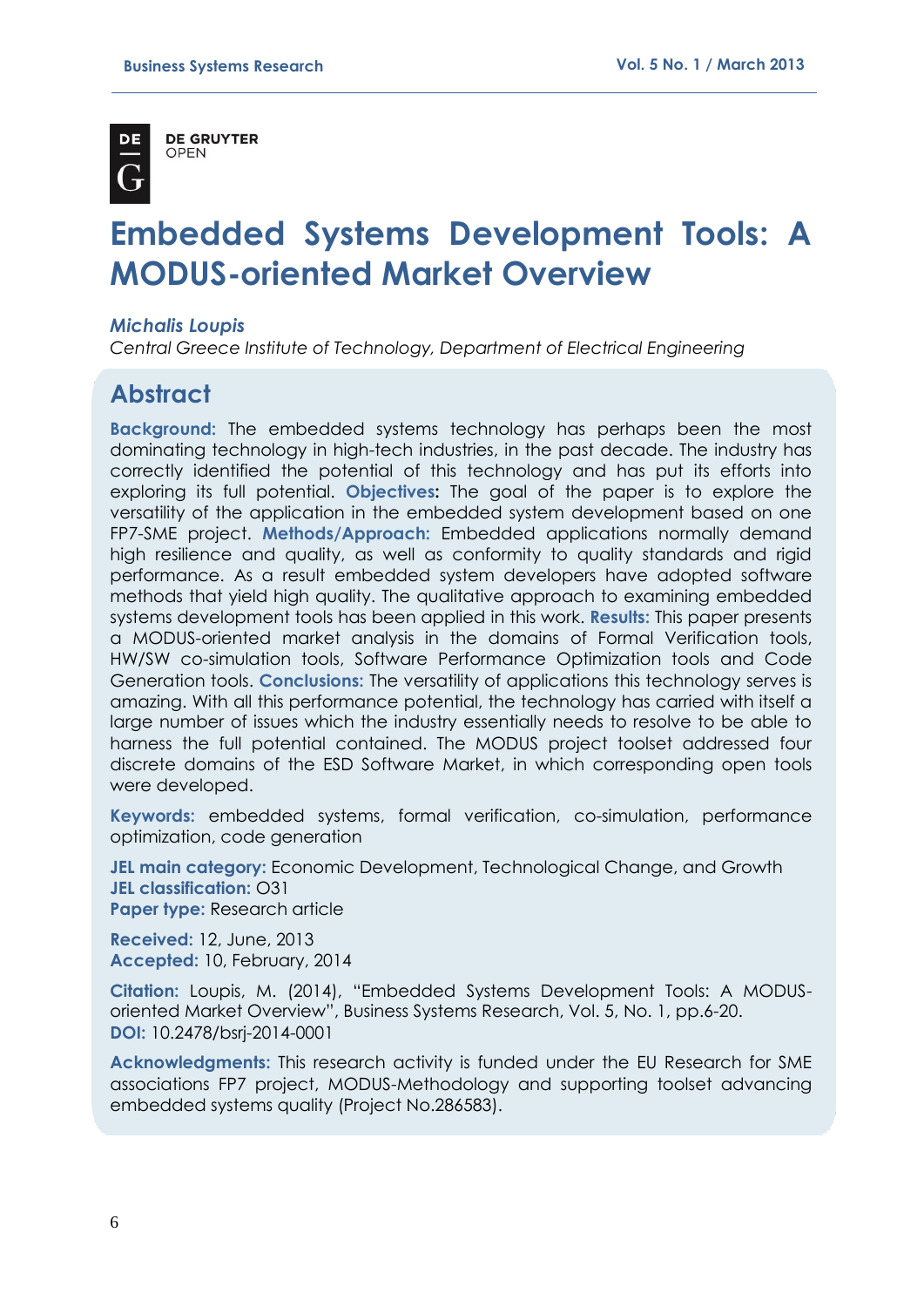## **Introduction**

The embedded systems technology has been perhaps the most dominating technology in the industry, in the past decade. The industry has correctly identified the potential of this technology and has directed its efforts in exploring its full potential. The versatility of the application this technology serves is amazing. With all this performance potential, the technology has carried with itself a large number of issues which the industry essentially needs to resolve to be able to harness the full potential contained. Embedded applications normally demand high resilience and quality, as well as conformity to quality standards and rigid performance. As a result embedded system developers have adopted software methods that yield high quality. The MODUS project toolset addressed 4 discrete domains of the ESD Software Market, in which corresponding open tools were developed. This paper presents a MODUS-oriented market analysis in the domains of Formal Verification tools, HW/SW co-simulation tools, Software Performance Optimization tools and Code Generation tools.

## **Market overview and size**

### *Embedded systems*

Embedded system technology has positively affected a wide range of application sectors including consumer electronics, medical electronics, automotive, and aerospace. Serving various aspects of the needs of these application sectors has predominantly been the challenge for developments therein. The overall market of embedded real-time operating systems can be classified as in

<span id="page-1-0"></span>**Figure** [Figure](#page-1-0) 1, which shows the technologies involved, the main industrial segments and the various geographic regions.

*Figure 1*

Market Definition and Segmentation for Embedded Systems



*Source: IDC (2012)*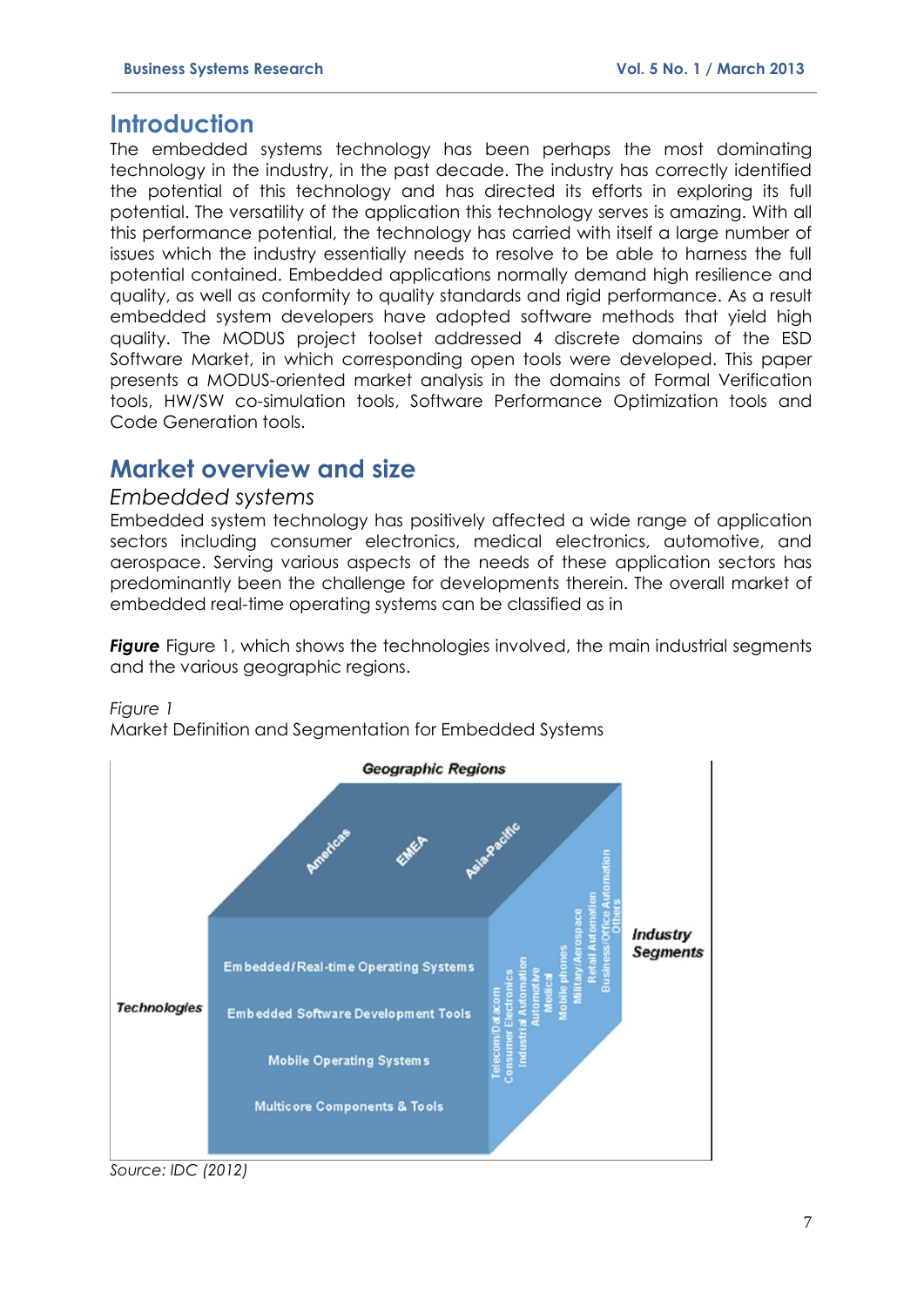The embedded systems market can be divided into sectors that concern top safety critical applications (i.e. automotive/rail, medical, aerospace) and applications of less stringent safety requirements (i.e. consumer electronics, mobile phones, industrial automation, telecom).

However, a failure of any system that could entail a very high financial loss is not to be ignored and therefore a vendor that can provide reliable applications of high availability and integrity can potentially capture a significant portion of the embedded systems market, regardless of market specific area. The emergence of new processors has also raised new potentials for these embedded applications. They can now incorporate more functionality, a feature however that inherently increases system complexity. In turn this justifies the need to allow multiple applications of different criticality to run on a single processor and share a common memory. Such a software paradigm would require on the other hand independent, protected execution time and memory space for each system application. Partitioned software architectures are the key component to share applications on the same hardware while increasing the security and robustness of the system (MODUS Project, 2013).

Embedded systems market value was almost €852 billion in 2010. The overall industry has been growing at a compound annual growth rate (CAGR) of 12% throughout the period and should reach a revenue size of  $\epsilon$ 1,5 trillion by 2015. This is growing not only at a faster pace than any traditional IT sector but also more than 150% faster than the total semiconductor industry. Energy is still the fastest growing market (2010-2015 CAGR: 34%) while communications, automotive and healthcare market will sustain an annual double digit growth along the same period. The worldwide market for embedded systems development software (ESD) had a size of about €3.31 billion in 2010. IDC forecasts that the worldwide market for ESD software will expand at a 7.1% compound annual growth rate to surpass €6,5 billion in 2020 (IDC, 2012). European ESD software revenues in 2010 reached about €986 billion, or 30% of worldwide revenues, compared with 46% for North America and 19% for the Asia-Pacific region including Japan. Notably Europe's and North America's 2010-2020 CAGR are slightly below the worldwide total ESD Software revenue growth during the same period; the European one is estimated at 6.3% and the North American one at 6.8%.

This growth in most cases will be attributed to advanced, cloud-aware embedded systems of increased complexity, which will entail faster hardware, reliable connectivity and more sophisticated operating systems and analytical software. It is expected that in 2015, more than 4 billion units will be sold, to create a compound market of \$2 trillion. In the same period the needs of embedded systems for microprocessor cores will exceed 14.5 billion units. Moreover embedded systems developers need to adapt to a challenging economic environment, pressing timeto-market limitations and cost reduction requirements, while simultaneously dealing with the actual technical impediments and particularities of their work. Often these impediments will directly conflict with the increasing complexity now linked with many new embedded systems. A further complication involves the growing mobility needs and intensifying requirements for inherently safe and secure, sometimes even critical, in a pervasive digital world (MODUS Project, 2013).

Furthermore, the lack of effective management tools for multiple cores and enhanced performance creates a barrier towards the adoption of multicore architectures. Virtualization solutions for mobile and embedded applications have emerged in recent years, as an approach addressing many of these challenges. It should be noted however that any advantages of virtualization for enterprise systems, which could range from potential overhead savings through server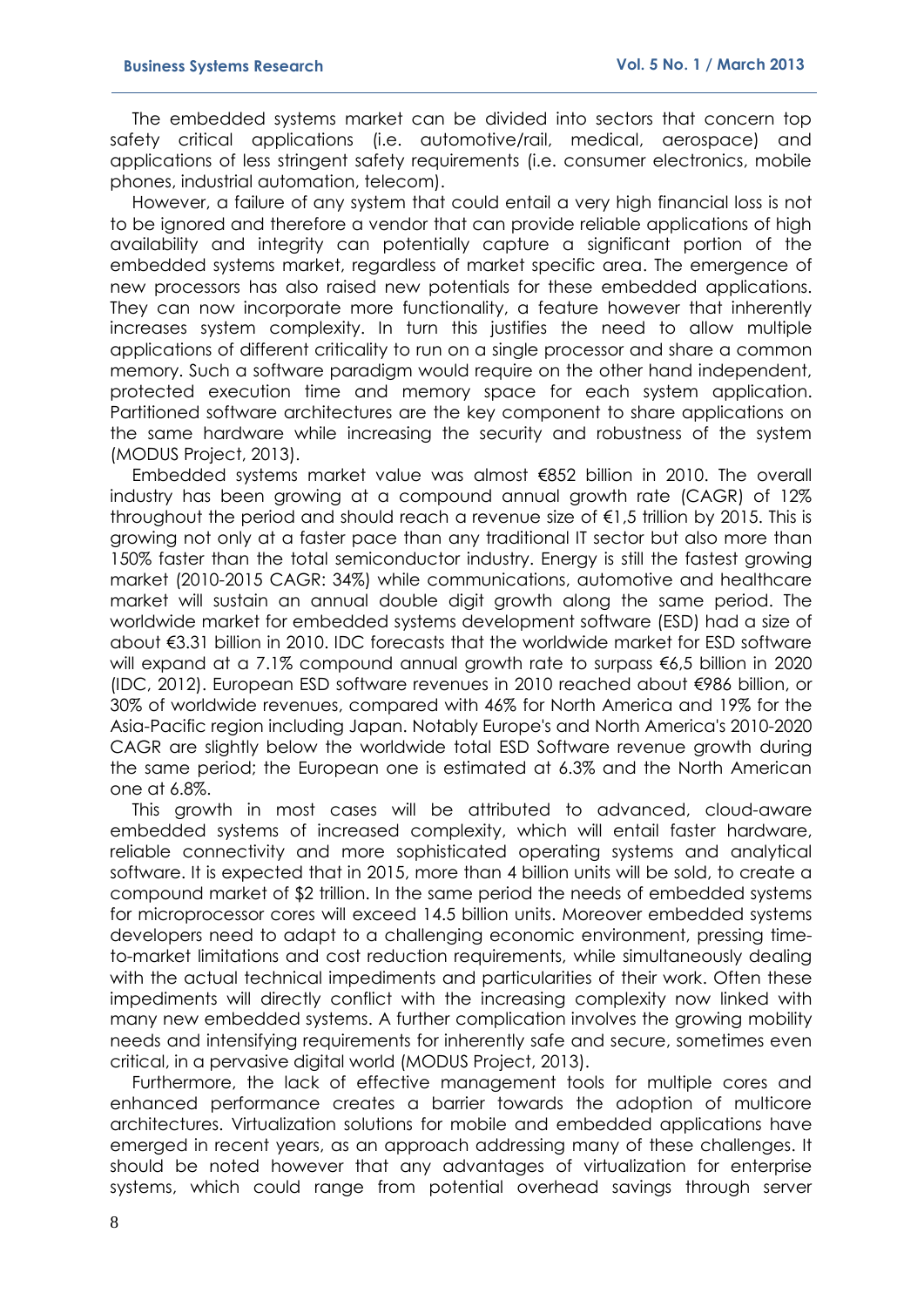consolidation to improved flexibility and data storage capacity, will not be identical to the ones encountered in mobile and embedded systems (Kebemou, Schieferdecker, 2007). Many of these differences, of course, are attributed to the specifications inherent in many embedded designs, mainly pertaining to power and memory limitations, and the normally small form nature of embedded devices. The top benefits, as shown in Figure 2, include design portability to new hardware platforms, secure partitioning of guest operating systems, and the ability to easily run and manage multiple operating systems.

The embedded systems market can be divided into sectors that concern top safety critical applications (i.e. automotive/rail, medical, aerospace) and applications of less stringent safety requirements (i.e. consumer electronics, mobile phones, industrial automation, telecom).

However, a failure of any system that could entail a very high financial loss is not to be ignored and therefore a vendor that can provide reliable applications of high availability and integrity can potentially capture a significant portion of the embedded systems market, regardless of market specific area. The emergence of new processors has also raised new potentials for these embedded applications. They can now incorporate more functionality, a feature however that inherently increases system complexity. In turn this justifies the need to allow multiple applications of different criticality to run on a single processor and share a common memory. Such a software paradigm would require on the other hand independent, protected execution time and memory space for each system application. Partitioned software architectures are the key component to share applications on the same hardware while increasing the security and robustness of the system (MODUS Project, 2013).

#### *Figure 2*

Primary Advantages from the Use of Virtualization in Mobile and Embedded Systems (Percentage of respondents)



*Source: IDC (2012)*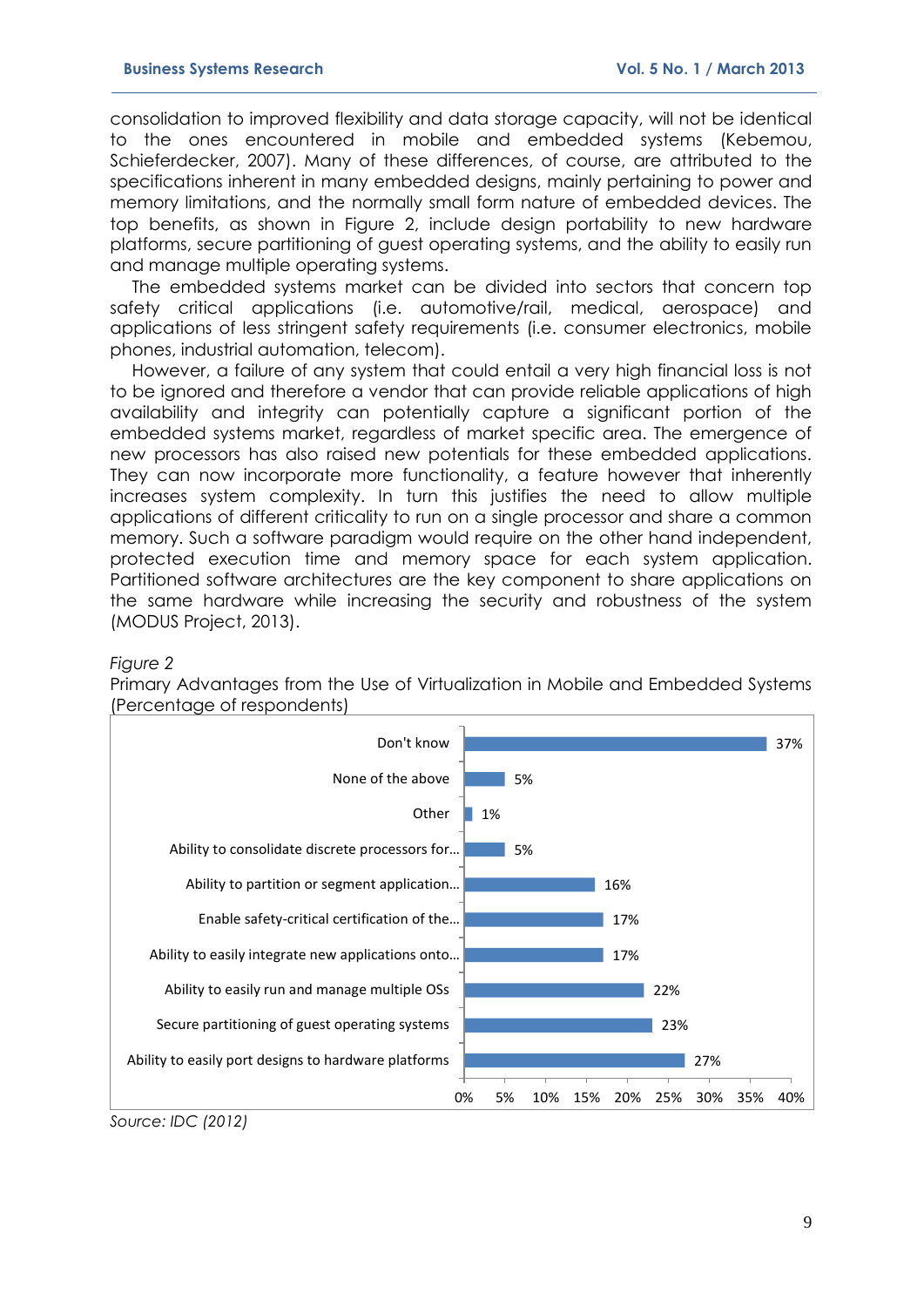### *Embedded Systems SW Engineering*

Embedded applications normally demand high resilience and quality, as well as conformity to quality standards and rigid performance. As a result embedded system developers have adopted software methods that yield high quality. Examples of the practices used in embedded software development include the following:

- o Requirements prioritization and traceability of quality through Quality Function Deployment (QFD).
- o Model-driven design and test.
- o Mathematical modelling for reliability, power consumption, thermal, and performance analysis
- o Formal design and code verification.
- o Automated static code analysis for memory, performance, and security.
- o Extended automatic testing.
- o Design of explicitly reusable code.

In the embedded world development methods are usually more formal in its compared to other software domains. The main reason is that many embedded applications are intrinsically safety-critical (for example, medical devices, industrial automation, automotive, or aerospace). Hence developers have been led to adopt and use formal methods that concentrate on quality on a systematic base to face the safety and criticality constraints. Along these lines, several industries are forced to comply with stringent quality and schedule requirements, resulting in extensive fault criteria. For example, in the aerospace business, deadlines and quality are unconditional requirements, and the same stands as for the automotive electronics or industrial automation, where extensive external systems are depending on the timely availability of robust embedded software controllers. Nowadays, SMEs have many choices as to which target operating system to integrate in their embedded systems depending on their needs. The key parameter is that device/system functionality is driving complexity and increased software content, which in turn leads to more sophisticated system interfaces, complex graphical elements, wired and wireless capabilities, and others. Consequently, there is a notable shift regarding the operating systems used in target devices, from not formal and in-house developed, to a variety of other commercial and open source products (MODUS, 2013). In a recent survey it was recorded that the use of commercially licensed (not open source) operating systems is expected to remain fairly stable, whereas almost 50% of the participating engineers stated that their target OS is selected on a project-by-project basis.

Real-time applications should be deterministic, exhibiting timeliness and predictability, and the operating systems addressing these applications meet these constraints by paying special attention to a number of OS features such as multitasking, task synchronization, deterministic handling of interrupts and events, i/o management, inter-task communication, provision of timers and clocks and memory management. Various RTOSs (Real-Time OS) implementing those functional requirements, differ in their implementation choices and strategies. Leading solutions for the embedded domain include Real-Time Systems' RTS Hypervisor, Green Hills Software's INTEGRITY Multivisor, LynuxWorks' LynxSecure, SYSGO's PikeOS, TenAsys' eVM for Windows, and Wind River Hypervisor. For mobile embedded applications, Open Kernel Labs' OKL4 Microvisor and Red Bend Software's VLX are two of the most widely used solutions, while VMware – a leader in enterprise/IT virtualization– is expected to expand in the mobile domain (MODUS Project, 2013)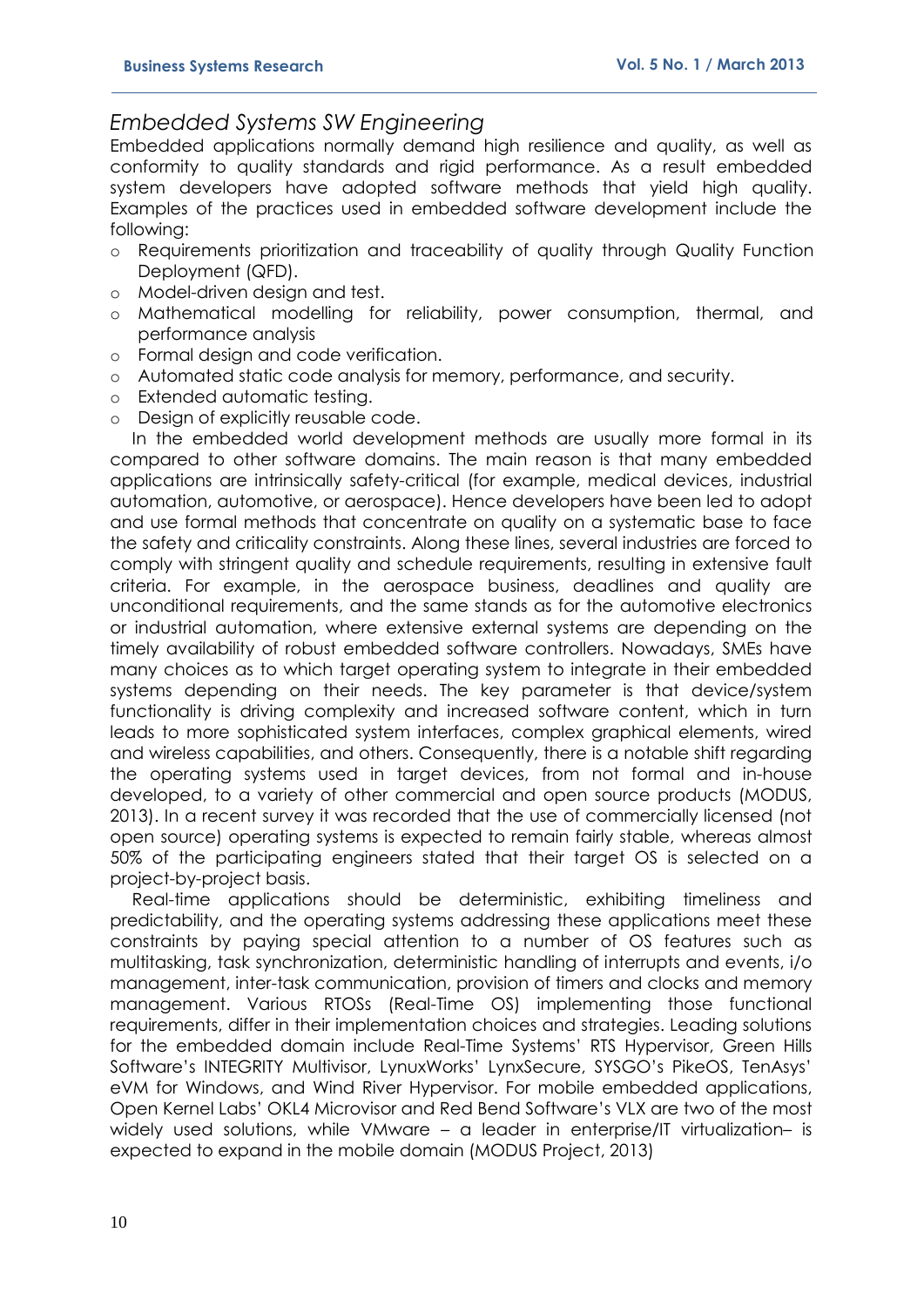#### *Figure 3*

Survey Results on the Type of Operating System Used (% of respondents)



*Source: IDC (2012)*

The commercially available operating systems can be seen as a closely coupled system of functionality, performance, and price. They range from those offering a basic pre-emptive scheduler and a limited number of system services, which are usually inexpensive or royalty free and include modifiable source code, to those more sophisticated operating systems that typically include a lot of functionality beyond the basic scheduler and can be quite expensive. With the given variety of operating systems and corresponding features, it is usually difficult to decide which OS is the best for a given application. Many developers base their decision on performance, set of functionalities, or compatibility with their legacy or chosen compiler, debugger, and other development tools, as shown in Figure 4.

Moreover, although the actual use of multi-core and operating system virtualization technologies is currently limited to a fraction of projects under development (see [Figure 1\)](#page-6-0), an increasing number of embedded system developers is planning to incorporate these technologies in future projects. The validity of these plans is sustained by supplier messaging and the availability of training seminars and product support for both operating systems and tools solutions to support both multicore and virtualization environments. Operating system virtualization specifically offers advanced capabilities to cope with such issues as obsolete silicon parts, evolving legacy software assets, for which significant investments have been made already, and providing an environment where multiple guest operating systems and applications can operate independently.

For enterprise IT applications, virtualization has emerged as a key strategy to control costs by consolidating servers, therefore reducing the related hardware, floor and in-rack space, power consumption, and cooling. In the same time it offers an increase of availability, reliability, redundancy and performance, leading to a new approach to such computing infrastructures like cloud computing, grid and clusters that can be easy implemented and managed.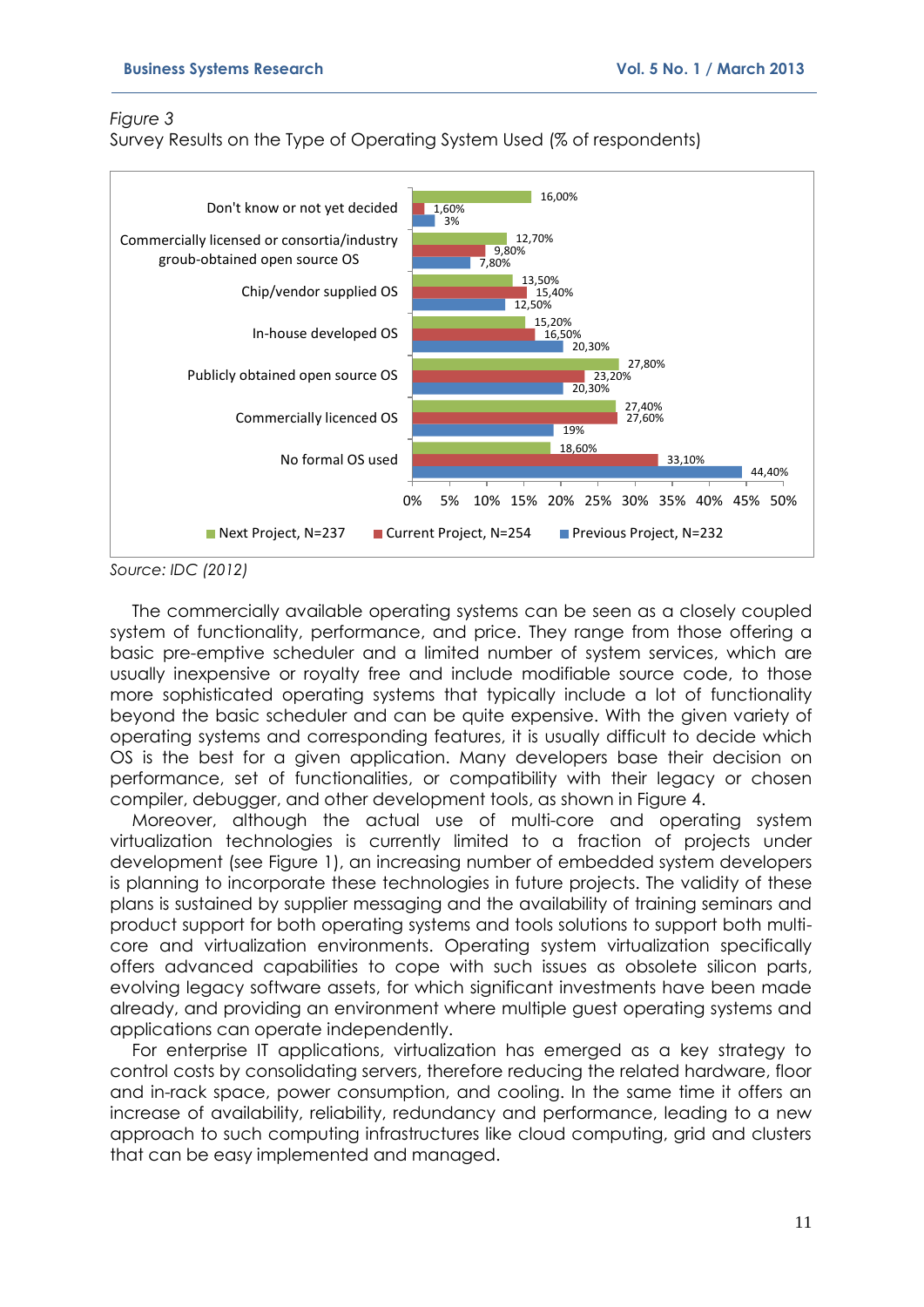#### *Figure 4*

The Most Important Characteristics for Selecting Embedded Operating System



*Source: IDC (2012)*

#### <span id="page-6-0"></span>Figure 1

*Hypervisor/Virtualization Layer/Microkernel Use in Current and Future Projects (Percentage of respondents)* 



#### *Source: IDC (2012)*

In recent years, virtualization has evolved from an experimental technology used only in test and development environments to a core infrastructure technology. Now, many businesses plan for all new servers to be virtualized and the use of virtual servers has overcome the implementation of physical servers [\(Figure 2\)](#page-7-0). Although there are several parameters to be considered, server consolidation is the primary reason that is driving the wholesale adoption of virtualization. Server consolidation allows organizations to increase the rate of hardware utilization while decreasing the power costs and management requirements at the same time. In addition, highavailability technologies such as vMotion and Live Migration have also disassociated virtual machines (VMs) from their physical hosts, creating the foundation for the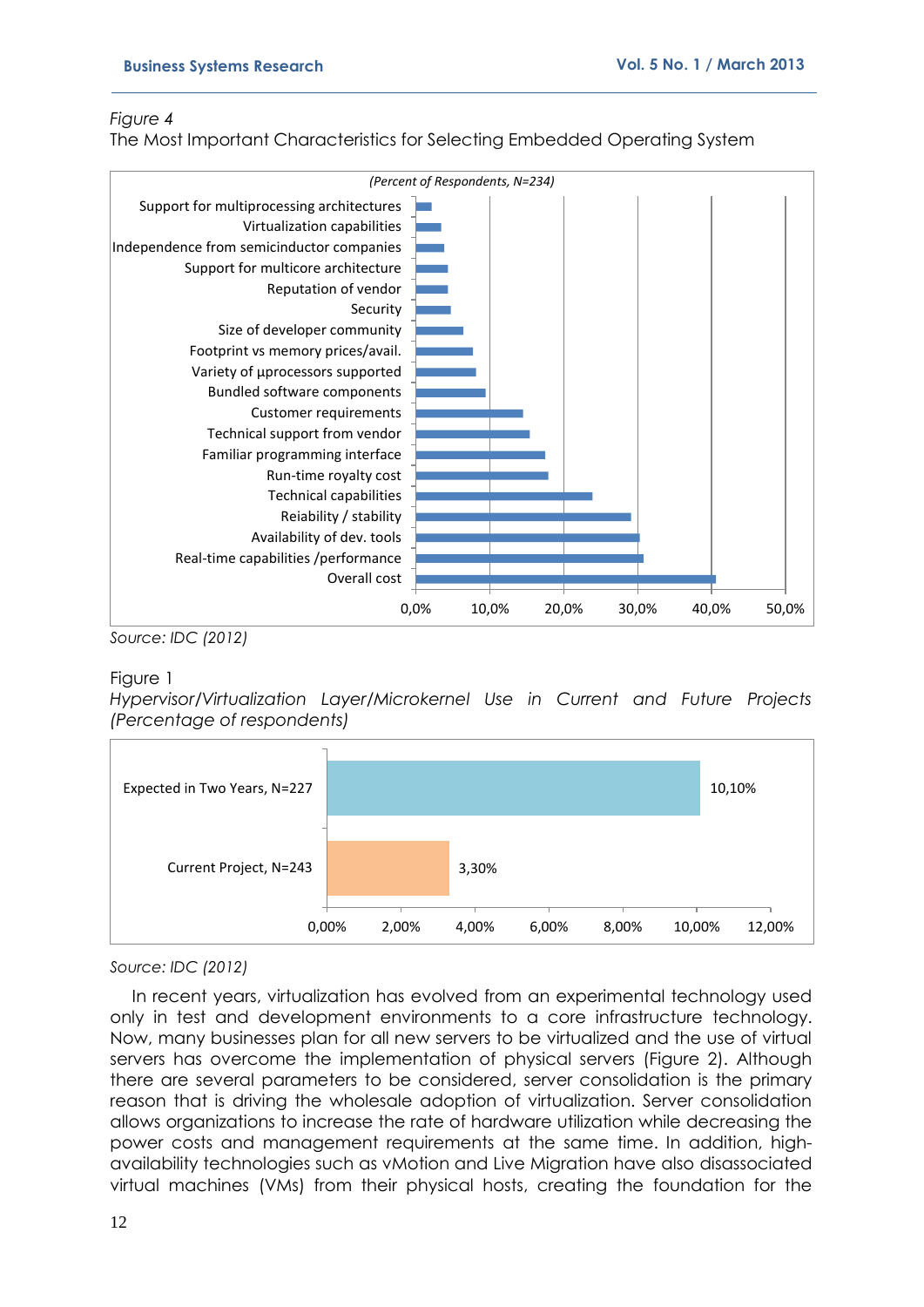dynamic data centre where VMs can be moved between hosts automatically in response to changing workloads. Virtualization is a core mainstream technology that will definitely alter the IT landscape for the foreseeable future. IDC studies have shown that one out of every five servers is virtualized today but it seems clear that those numbers will be reversed in just a few years, and virtual servers will far outnumber physical ones (IDC, 2012).

As virtualization separates the server from the underlying hardware, virtualization technology is applied more on infrastructure such as cloud computing and mobile computing platforms. Cloud computing is indeed an emerging trend that tends to rely on virtualization, such as Amazon's EC2 and Windows Azure's Hyper-V, and many related services are built on virtual servers. The cloud disassociates the service or application from the underlying infrastructure and allows the management of multiple servers and applications as part of an extended service. The cloud's viability has now enabled emerging businesses and services to provide businesses with compelling and ready-to-use solutions (e.g., Windows Intune, Microsoft Office 365).

#### <span id="page-7-0"></span>*Figure 2*



*Source: IDC (2012)*

The current leverage may be limited, but the adoption of cloud technologies will certainly grow, migrating parts of the IT infrastructure to off-premises hosting companies. Furthermore, mobile computing platforms and smart phones such as the iPhone, Samsung, Android and BlackBerry, are now beyond the point of phone production alone. The torrential growth of the mobile apps market and Internet connectivity has made smart phones a useful productivity device that could make use of the virtualization technology. Virtualization of mobile devices would allow carrying one device with multiple virtualized environments which could support different levels of confidentiality and applicability.

# **Market Analysis of Relative Tools**

#### *Model Verification Tools*

Formal verification in general is a process of verifying the correctness of a system with respect to the formal system specification. With the help of mathematical methods and tools the correctness of the system is proved or disproved. Formal verification can be used for almost any system, but due to additional effort involved it usually is used for critical systems. These systems may include protocols, digital circuits, and software. When system needs to be formally verified, the first step of the process is the formal description of the requirements. This alone is beneficial because it is often a case that the specification is ambiguous, incomplete, and inconsistent. When it is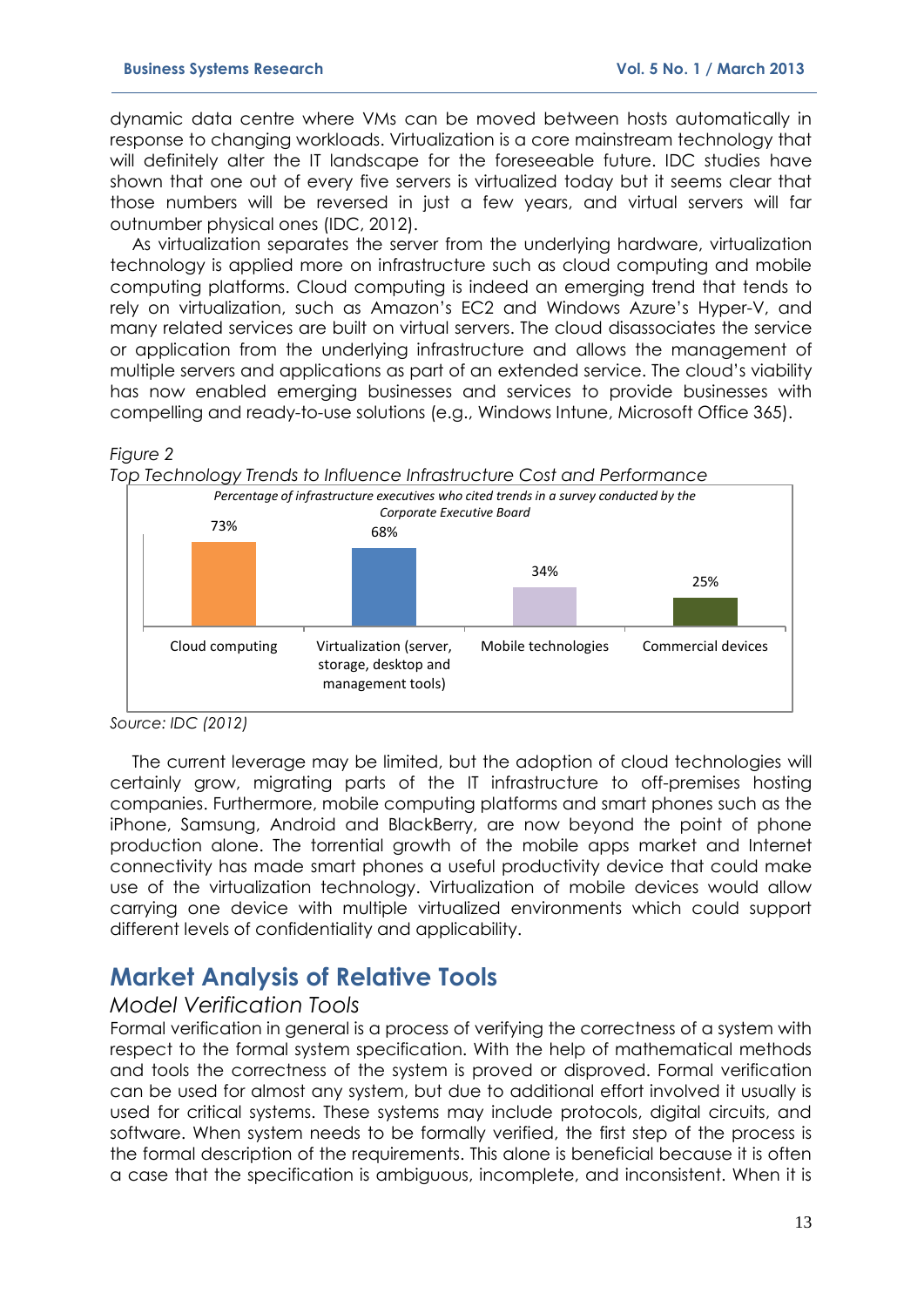required to write down the specification using mathematical formulas it is easy to spot ambiguous parts of informal description. Model checking is the automated process or technique for verification of properties of the finite state machine. The idea is to ensure that the system does not reach deadlock and other forbidden states. The algorithm that is used for model checking procedure requires the specification and the model of the system to be described in precise mathematical language (Schmidt, 2006).

Formal specification languages are the languages used during system design, and analysis, describing in a formal way the system requirement. Typically specification languages are not intended for creating executable code. They are tailored for description of certain system properties often using mathematical syntax. There are many formal specification languages: VDM (++), Z, B, RSL, CASL, Petri Nets, CSP, Temporal, Logic, OCL, and JML. The specification languages differ as some of them were intended to deal with different types of services. Many of the languages were inspiration for creation of automated verification and validation methods and tools. These tools for model checking available within different frameworks are summarised in Table 1(MODUS project, 2013).

#### *Table 1*

|  | Summary Table for Formal Verification tools |  |
|--|---------------------------------------------|--|
|  |                                             |  |

| <b>Features</b>                         |                            | <b>RAISE</b>                                                  | <b>MATLAB</b><br><b>Simulink</b>                                                             | <b>SPIN</b>                                             | <b>UPPAAL</b>                                                           | <b>NuSMV</b>                               | <b>UML</b>                                                       |
|-----------------------------------------|----------------------------|---------------------------------------------------------------|----------------------------------------------------------------------------------------------|---------------------------------------------------------|-------------------------------------------------------------------------|--------------------------------------------|------------------------------------------------------------------|
| Language                                |                            | <b>RSL</b>                                                    | Graphical +<br>Matlab syntax                                                                 | Promela                                                 | Graphical                                                               | <b>NUSMV</b>                               | Graphical                                                        |
| <b>Functional features</b>              |                            | Formal<br>specification<br>$(RSL)$ ,<br>verification<br>(SAL) | Specification<br>- Stateflow,<br>Verification<br>Simulink                                    | Formal<br>verification                                  | Formal<br>specification,<br>Verification                                | Formal<br>specification,<br>Verification   | Formalisation<br>of the<br>specification                         |
| <b>Integration</b><br>in the<br>process | <b>Previous</b><br>step    | Informal<br>specification                                     | Informal<br>specification                                                                    | Informal<br>specification                               | Informal<br>specification                                               | Informal<br>specification                  | Informal<br>specification                                        |
| flow                                    | <b>Next</b><br><b>Step</b> | Verification<br>(using SAL)                                   | Final system<br>design, code<br>cogeneration<br>using Matlab<br>tools                        | Final system<br>design, code<br>cogeneration            | Final system<br>design, code<br>cogeneration<br>3 <sup>rd</sup> parties | System<br>implementation                   | System<br>verification                                           |
| <b>Interface</b>                        |                            | <b>Text, Emacs</b>                                            | Graphical                                                                                    | <b>Graphical or</b><br>Emacs (text)                     | Graphical                                                               | Text                                       | Graphical                                                        |
| <b>Extensions</b>                       |                            | Translator to<br>SML, SAL<br>and UML                          | Simulink<br>Coder or<br>Embedded<br>Coder.<br>integration<br>with xPC<br><b>Target board</b> | Eclipse plug-<br>in.<br><b>UML to SPIN</b><br>(Hugo/RT) | <b>UML</b><br>translator, C<br>translation                              | <b>UML</b> translator<br>Eclipse extension | Extensions to<br>verification<br>and code<br>generation<br>tools |
| <b>Environment</b>                      |                            | Solaris, Linux,<br>Windows                                    | Windows,<br>Linux, and<br>Mac OS                                                             | Windows.<br>Linux, and<br>Mac                           | <b>Requires</b><br>Java                                                 | Linux, Mac OS X,<br>Microsoft<br>Windows   | Windows.<br>Linux, and<br>Mac                                    |
| <b>License</b>                          |                            | Open<br>Source                                                | <b>Requires</b><br>license                                                                   | Open-source<br>software                                 | <b>Requires</b><br>license                                              | <b>LGPL</b>                                | Free and<br>commercial<br>tools<br>available                     |

*Source: Author*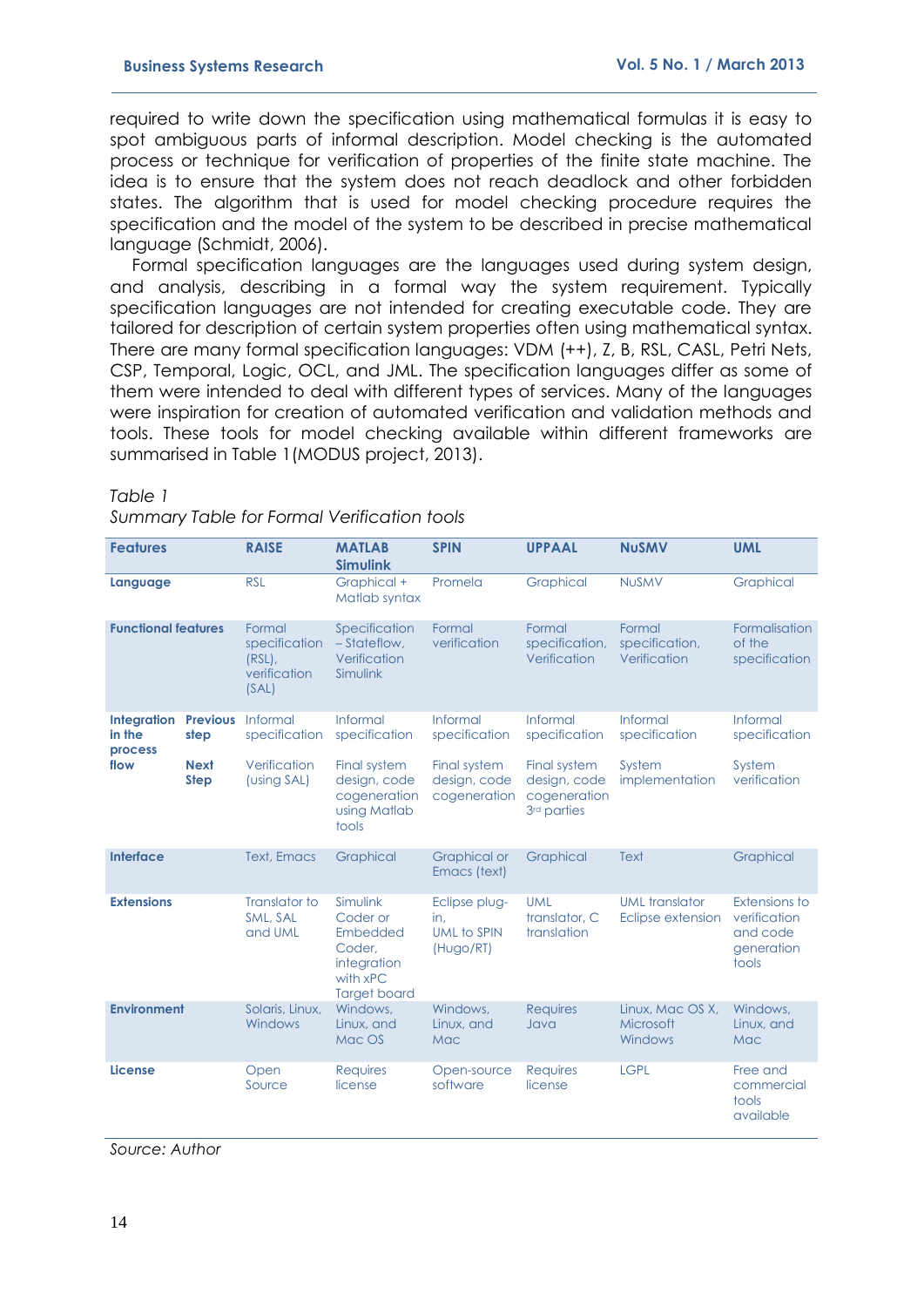### *Co-Simulation Tools*

The aim of this section is to make an analysis and evaluation of co-design tools available in the market (Table 2). In this extent, several criterions have been taken into account: Technical approach of the tool, Ability to be integrated into MODUS design flow, Compliance to industry standards, Extensibility, Support, Price, Licensing models, and Long-term availability. Within MODUS we have identified 5 tools, considered as representatives of the current industrial practises: CarbonStudio, Cadence Virtual Prototyping, SpaceStudio, OVP, and Mentor Graphics ModelSim.

Further analysis of the respective tools is available in (MODUS Project, 2012), where an overview of the features and capabilities of the relevant available tools in the market are presented. Among these tools we have eliminated CarbonStudio and Cadence Virtual Prototyping as cost of a license is too high (starting from 100k€).

#### *Table 2*

| <b>Features</b>                      | <b>Open Virtual Platform</b>                                                                                                            | <b>Space Studio</b>                                                                                                                                                                                       | <b>ModelSim</b>                                                                                                                               |
|--------------------------------------|-----------------------------------------------------------------------------------------------------------------------------------------|-----------------------------------------------------------------------------------------------------------------------------------------------------------------------------------------------------------|-----------------------------------------------------------------------------------------------------------------------------------------------|
| Language                             | $C/C++$ , SystemC,<br>assembly                                                                                                          | $C/C++$ , SystemC                                                                                                                                                                                         | SystemC, VHDL, Verilog<br>and SystemVerilog                                                                                                   |
| <b>Functional</b><br><b>features</b> | Instruction-accurate<br>simulator<br>LGPL'd peripherals<br>models<br>API for creating new<br>components<br>Integrates SystemC<br>models | Design environment for<br>embedded systems and SOCs<br>Timed and untimed simulations<br>In-depth non-intrusive<br>hardware/software<br>Integrates external SystemC<br>models<br>SystemC - VHDL translator | Native support of<br>VHDL, Verilog,<br>SystemVerilog and<br>SystemC<br>Full code coverage<br>Post-simulation analysis<br>Open TCL/tk or C API |
| Interface                            | Command line,<br>graphical is using gdb<br>front-ends                                                                                   | <b>Graphical</b>                                                                                                                                                                                          | Graphical                                                                                                                                     |
| <b>Environment</b>                   | Windows, Linux                                                                                                                          | Windows                                                                                                                                                                                                   | <b>Windows</b>                                                                                                                                |
| <b>License</b>                       | Requires license only<br>for simulator part                                                                                             | Requires license                                                                                                                                                                                          | Requires license                                                                                                                              |

*Source: Author*

### *Software Performance Optimization Tools*

Software performance optimization is a critical component in achieving high performance for embedded systems. Performance optimization can be defined as the process of modifying specific software system components in order to work more efficiently or use fewer resources. Computational specialists have adopted programming strategies affecting the utilisation of hardware resources and have parameterized their software implementations to accommodate the architectural variety of modern computing platforms. While this approach has been quite successful, it is largely susceptible to errors and extremely time consuming for developers to manually program the management of hardware resources. This approach mandates a repeatedly modify-compile-execute development cycle until a sufficient performance gain is achieved (or the development deadline has been expired) (Falk et al., 2004). Towards overcoming the aforementioned problems, there has been considerable work in the domain of iterative optimisation in an effort to effectively automate this process. Those practices concentrate on choosing optimal program modifications or transformations in order to reduce the number of modify-compile-execute cycles (see Table 3).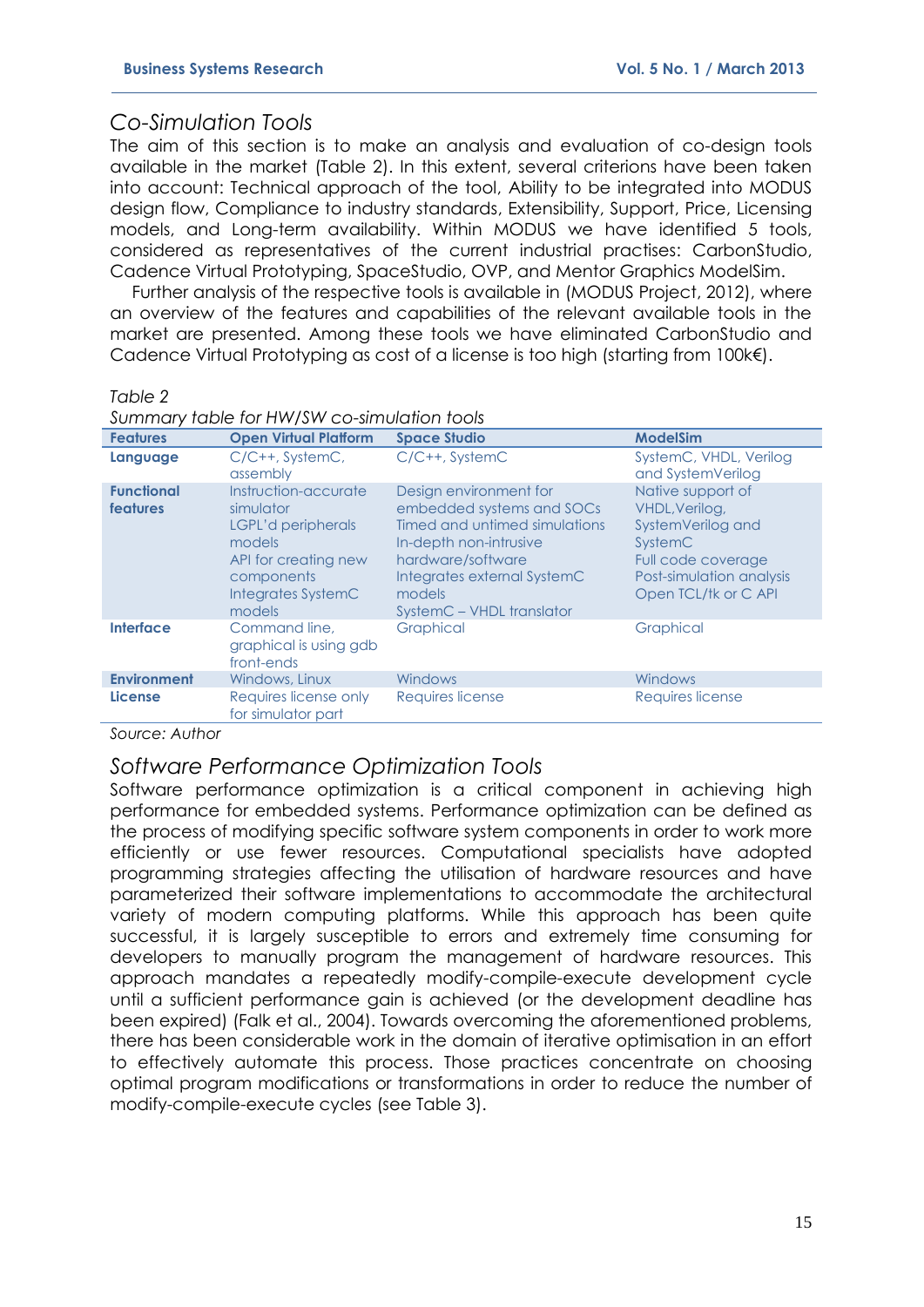| <b>Features</b>                      | <b>MENTOR EDGE System</b><br><b>Profiler</b>                                  | <b>Embedded</b><br><b>IAR</b><br><b>Workbench</b>                                               | <b>RAPITA</b><br><b>Verification Suite</b>                                                                      | <b>Momentics</b><br><b>QNX</b><br><b>Tool Suite</b>                                                                           |
|--------------------------------------|-------------------------------------------------------------------------------|-------------------------------------------------------------------------------------------------|-----------------------------------------------------------------------------------------------------------------|-------------------------------------------------------------------------------------------------------------------------------|
| Language                             | <b>Embedded</b><br>$C. C++.$<br>assembly                                      | $C/C++$                                                                                         | $C/C++$ , Ada                                                                                                   | $C/C++$                                                                                                                       |
| <b>Functional</b><br><b>features</b> | <b>Dynamic</b><br>Memory<br>Analysis,<br>Problem<br><b>System OS Analysis</b> | Automatic<br>checking<br><b>of</b><br><b>MISRA</b><br>$\mathsf{C}$<br>rules.<br>Power debugging | Eliminates<br>test<br>unnecessary<br>activities.<br>$on-$<br>target<br>coverage<br>timing<br>and<br>measurement | Source debugger,<br>system<br>target<br>information.<br>application<br>profiler,<br>system<br>profiler,<br>memory<br>analysis |
| Interface                            | Graphical                                                                     | Graphical                                                                                       | Graphical                                                                                                       | Graphical                                                                                                                     |
| <b>Environment</b>                   | Windows,<br>Linux.<br>Nucleus OS                                              | <b>Windows</b>                                                                                  | Windows, Linux                                                                                                  | Windows, Linux                                                                                                                |
| <b>License</b>                       | Requires license                                                              | Requires license                                                                                | <b>Requires license</b>                                                                                         | Requires license                                                                                                              |
| $\cdots$                             |                                                                               |                                                                                                 |                                                                                                                 |                                                                                                                               |

#### *Table 3: Summary table for Software Performance Optimization tools*

*Source: Author*

#### *Code Generation Tools*

As already outlined, emerging technology gives rise to an increase in the complexity of applications. To deal with this code generators are a used practice to increase code quality and decrease development time. Their objective is to generate repetitive source code while maintaining a high consistency level of the generated program code. The act of code generation is based on an ontological model such as a template. Code generation tools will normally produce chunks of repetitive code, allowing programmers to concentrate on specific code. Thus generators increase productivity; generate large volumes of code, which would require a longer development time if coded manually (see Table 4). The need for consistent code quality is satisfied throughout the entire automated code generation by applying consistently coding conventions, unlike manual coding, where the quality is usually inconsistent. If errors are traced in the generated code, they can be corrected in short time through the revision of templates and rerunning the process of code generation (Vestal, 1994).

#### *Table 4*

#### *Summary table for Code Generation tools*

| <b>Features</b>            | <b>Acceleo MTL</b>                                          | <b>IBM Rational</b><br><b>Software</b><br><b>Architect</b>           | <b>MagicDraw</b>                                          | Mia-<br><b>Generation</b>                               | <b>SinelaboreRT</b>                                     | <b>SunRPC</b>                                                                       |
|----------------------------|-------------------------------------------------------------|----------------------------------------------------------------------|-----------------------------------------------------------|---------------------------------------------------------|---------------------------------------------------------|-------------------------------------------------------------------------------------|
| input<br>Language          | metamodel<br>compatible<br>with EMF like<br><b>UML</b>      | <b>UML</b>                                                           | UML, SysML                                                | <b>UML</b>                                              | <b>UML</b>                                              | $x$ IDL                                                                             |
| output                     | Fortran,<br>C.<br>Java.,<br>any<br>Markup<br>Language       | $C#$ ,<br>Java,<br>$C++$<br>and<br>other                             | $C#$ ,<br>J2EE.<br>$C++$<br><b>CORBA IDL</b><br>and other | $C++$ , Java,<br>Delphi                                 | $C++$<br>Java<br>and $C#$                               | ANSI C                                                                              |
| <b>Functional features</b> | Code<br>generation<br><b>EMF</b><br>from<br>based<br>models | Model-to-<br>code<br>and<br>code-to-<br>model<br>transformatio<br>ns | Code<br>generation<br>from model<br>static<br>structure   | Code<br>generation<br>from model<br>static<br>structure | Code<br>generation<br>from model<br>static<br>structure | Automatically<br>generates the<br>client<br>and<br>stubs<br>server<br>for RPC calls |
| <b>Interface</b>           | Graphical                                                   | Graphical                                                            | Graphical                                                 | Graphical                                               | Graphical                                               | Command<br>line                                                                     |
| <b>Environment</b>         | Windows,<br>Linux,<br>Nucleus OS                            | Windows                                                              | Windows,<br>Linux                                         | Windows,<br>Linux                                       | Windows,<br>Linux,<br>Mac<br>OS X                       | Unix.<br>Linux,<br>Windows                                                          |
| <b>License</b>             | Open-source<br>(EPL)                                        | Requires<br>license                                                  | Requires<br>license                                       | <b>Requires</b><br>license                              | <b>Requires</b><br>license                              | Sun (Free)                                                                          |

Source: Author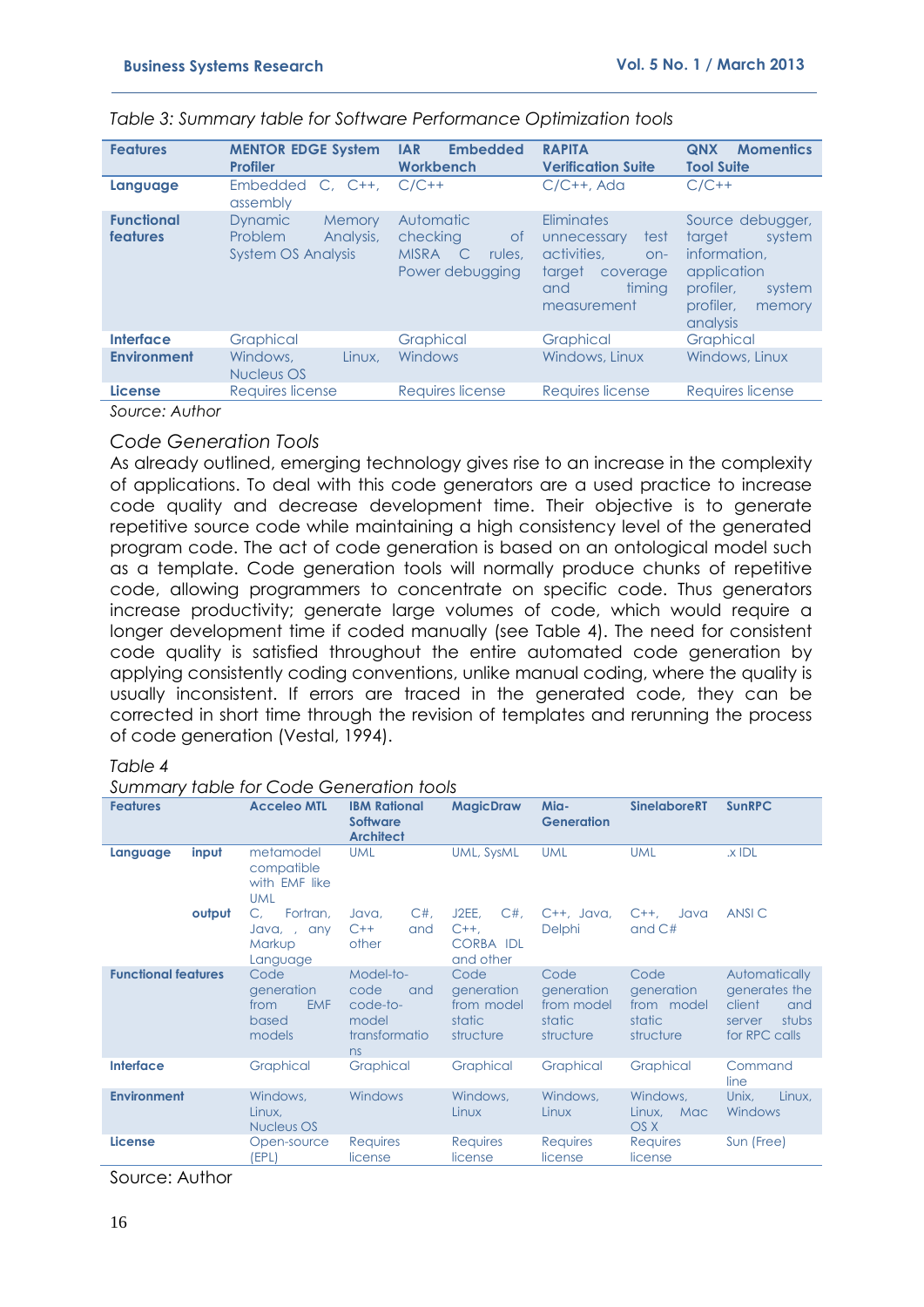#### *Virtualisation Tools*

Embedded hypervisors differ from their conventional counterparts in that they implement a specific type of abstraction with different constraints than other platforms. Efficiency is the objective in all cases, but embedded hypervisors must deal with further constraints, beyond the conventional virtualization environments. Besides processor sharing, memory tends to be one of the main performance limitations in embedded applications. To that extent, embedded hypervisors need to be small and extremely efficient as to their use of memory. Normally smaller code sizes are easier to validate and verify. In fact, several embedded hypervisor vendors offer a formally verified hypervisor and guarantee their bug-free operation.

Furthermore a smaller hypervisor results in a more secure and reliable development platform, effectively because the hypervisor is typically the only portion of the system to run in a privileged mode, implementing what is known as the Trusted Computing Base (TCB) and constituting a secure platform. Embedded hypervisors are normally built to share a hardware platform with multiple guests and applications but also extend communication methods to allow them to interact. This communication means is both efficient and secure, permitting privileged and nonprivileged applications to coexist. In addition to providing containment for security and reliability, the embedded hypervisor provides benefits in terms of license segregation.

#### *Table 5*

#### *Virtualization Techniques Overview*

| <b>Technique</b>                                                                 | <b>Advantages</b>                                                                                                                                                                                                                                                                                                               | <b>Disadvantages</b>                                                                                                                                                                                                     | <b>Products</b>                                                                                                                                                                                      |
|----------------------------------------------------------------------------------|---------------------------------------------------------------------------------------------------------------------------------------------------------------------------------------------------------------------------------------------------------------------------------------------------------------------------------|--------------------------------------------------------------------------------------------------------------------------------------------------------------------------------------------------------------------------|------------------------------------------------------------------------------------------------------------------------------------------------------------------------------------------------------|
| <b>Operating System</b><br>Level<br><b>Virtualization</b><br>(separation kernel) | Adequate performance.                                                                                                                                                                                                                                                                                                           | No strong isolation between<br>virtualized environments.<br>Simultaneous execution of<br>multiple OSs not supported.<br>Only Linux distributions<br>supported.<br>Related OSs provides no real-<br>time characteristics. | Linux VServer,<br>Solaris Zones &<br>Containers,<br>FreeVPS,<br>openVZ                                                                                                                               |
| <b>Full Virtualization</b>                                                       | No modification of the guest OS<br>required.                                                                                                                                                                                                                                                                                    | Multiple levels of abstraction,<br>lead to low performance.<br>Related OSs provides no real-<br>time characteristics.                                                                                                    | <b>VMWare Server,</b><br>Virtual Box,<br>Kernel-based<br>Virtual Machine<br>(KVM)                                                                                                                    |
| <b>Paravirtualization</b><br>(Hypervisor<br>virtualization)                      | Good performance.<br>Strong isolation of virtual<br>environments.<br>Safety critical applications can<br>coexist with non-critical ones.<br>Applications of different levels<br>of security can securely coexist.<br>(separation kernels)<br>Small footprint kernel easier to<br>validate.<br>Ability to monitor the guest OSs. | Guest OSs has to be modified.                                                                                                                                                                                            | Xen<br><b>VMWare ESX Server</b><br>PikeOS<br><b>RTS Hypervisor</b><br>OKL <sub>4</sub><br>Virtual Logix<br><b>Wind-River VxWorks</b><br>Integrity-178B<br>LynxSecure<br><b>QNX</b><br><b>XtratuM</b> |

#### Source: Author

Embedded hypervisors also offer a communication mechanism which permits proprietary software and open source software to coexist in isolated environments. Because of embedded devices becoming more open, the need to mix proprietary software with third-party and open source software is a key issue. Finally, the embedded hypervisor must support real-time scheduling. In the case of handsets, the hypervisor can share the platform with core communication capabilities and third-party applications. Real-time scheduling allows the critical functions to coexist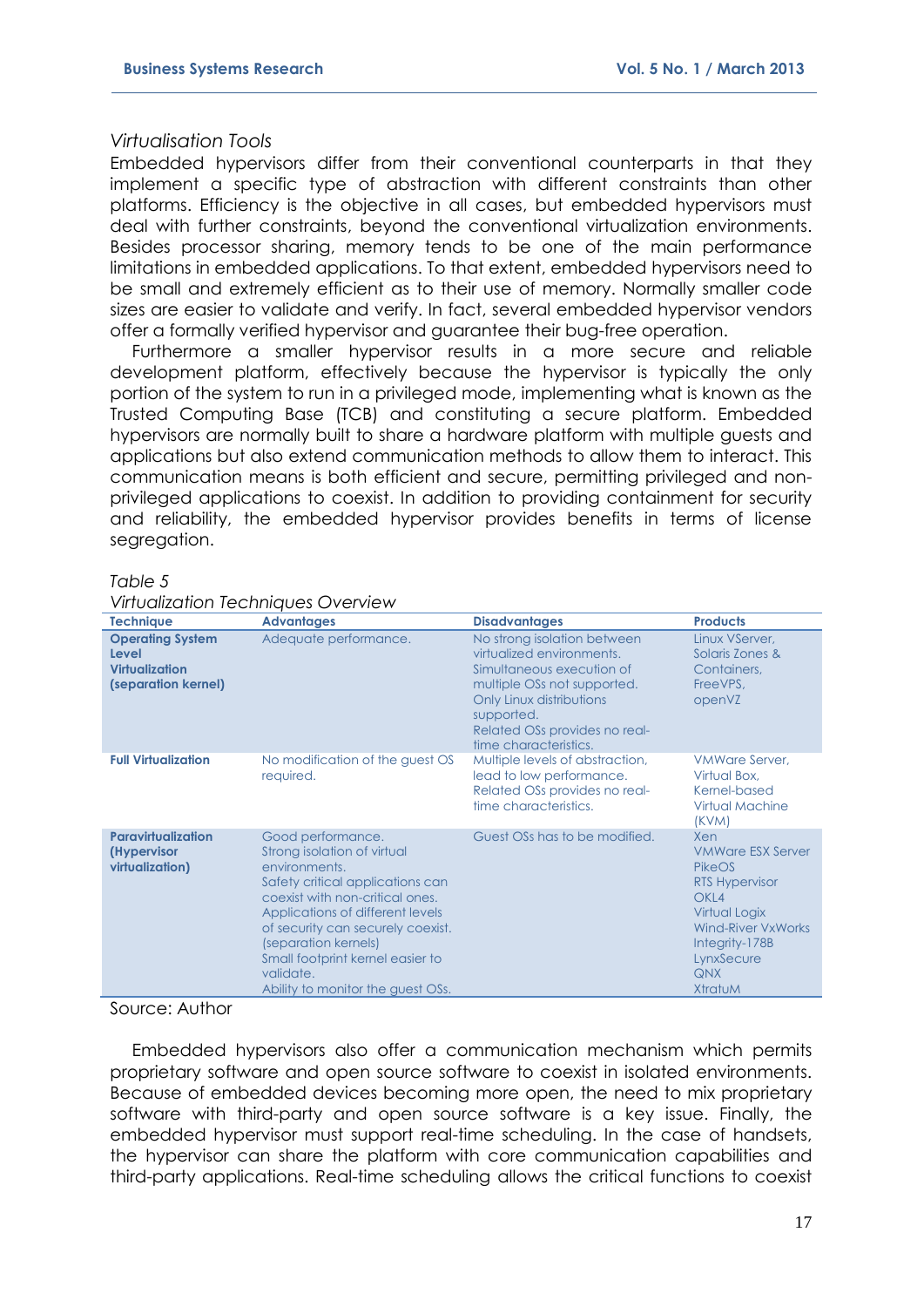with applications that operate on a best-effort basis.

Two main approaches to build a partitioned system through virtualization can be found; separation kernel, also known as operating system level virtualization and platform virtualization that can be divided as well in full virtualization and paravirtualization. Most of the several virtualization solutions fall under one of these virtualization mentioned techniques that are in common use today: operating system level virtualization, full virtualization and para-virtualization. Table 5 provides a summary of advantages and disadvantages of these virtualization techniques and the most representative products that use them.

#### *Table 6*

Virtualization Solutions Using the Hypervisor Technique

| <b>Product</b>                               | OS support                                                                                                                                                              | <b>Licensing scheme</b>  | Areas of use                                                                                                                             |
|----------------------------------------------|-------------------------------------------------------------------------------------------------------------------------------------------------------------------------|--------------------------|------------------------------------------------------------------------------------------------------------------------------------------|
| <b>Xen</b>                                   | FreeBSD.<br>NetBSD.<br>Linux.<br>Solaris, Windows XP & 2003<br>Server (needs vers. 3.0 and<br>an Intel VT-x (Vanderpool) or<br>AMD-V (Pacifica)-capable<br>CPU), Plan 9 | <b>GPL</b>               | Consolidation,<br>Server/Desktop<br>Development/Testing                                                                                  |
| <b>VMWare</b><br><b>ESX</b><br><b>Server</b> | Windows.<br>Linux.<br>Solaris,<br>FreeBSD, Osx86 (as FreeBSD),<br>Virtual appliances, Netware,<br>OS/2, SCO, BeOS, Darwin,<br>others: runs Arbitrary OS                 | Proprietary              | Consolidation,<br>Enterprise<br>Server<br><b>Business</b><br>Continuity,<br>Development/Testing                                          |
| <b>PikeOS</b>                                | PikeOS, Linux, RTEMS, OSEK,<br>ARINC 653 APEX, ITRON                                                                                                                    | Proprietary              | Safety<br>and<br>critical<br>security<br>embedded systems.                                                                               |
| <b>RTS Hypervisor</b>                        | Windows XP, XP- Embedded,<br>Linux, VxWorks, Windows CE,<br>Android (OS), OS-9, RTOS-32,<br><b>QNX, proprietary Oss</b>                                                 | Proprietary              | x86 based devices for robotics,<br>automation.<br>medical.<br>industrial<br>telecom, testing and measurement,<br>real-time applications. |
| OKL <sub>4</sub>                             | Linux                                                                                                                                                                   | <b>GPL</b> / proprietary | Embedded,<br>mobile<br>telecommunications, soft-real time<br>applications                                                                |
| <b>Virtual Logix</b>                         | Windows<br>XP, C5,<br>Linux.<br>VxWorks, Nucleus, DSP/BIOS,<br>proprietary Oss                                                                                          | Proprietary              | Embedded, mobile<br>telecommunications                                                                                                   |
| <b>Wind-River</b><br><b>VxWorks</b>          | VxWorks, bare metal virtual<br>board                                                                                                                                    | Proprietary              | Embedded, safety critical, secure<br>(defence, aerospace etc).                                                                           |
| Integrity-178B                               | integrity                                                                                                                                                               | Proprietary              | Embedded, safety critical, secure<br>(defence, aerospace etc).                                                                           |
| LynxSecure                                   | LynxOS, Linux, Windows                                                                                                                                                  | Proprietary              | Embedded, safety critical, secure<br>(defence, aerospace etc).                                                                           |
| <b>QNX</b>                                   | <b>QNX</b>                                                                                                                                                              | Proprietary              | Embedded, safety critical, secure<br>(defence, aerospace etc).                                                                           |
| <b>XtratuM</b>                               | <b>UPVLC/FENTISS</b>                                                                                                                                                    | open source              | Embedded, safety critical, secure<br>(aerospace, etc).                                                                                   |

#### Source: Author

The para-virtualization is currently the fastest virtualization technique because of the provided virtual machine is near the native machine. With para-virtualization, it is possible to provide a higher-level interface to the hardware customized to be efficiently used by the partition. Thus, the para-virtualization is the technique more suited to the requirements of embedded systems, namely faster, simpler, and smaller code. The customization (para-virtualization) of the guest operating system is also not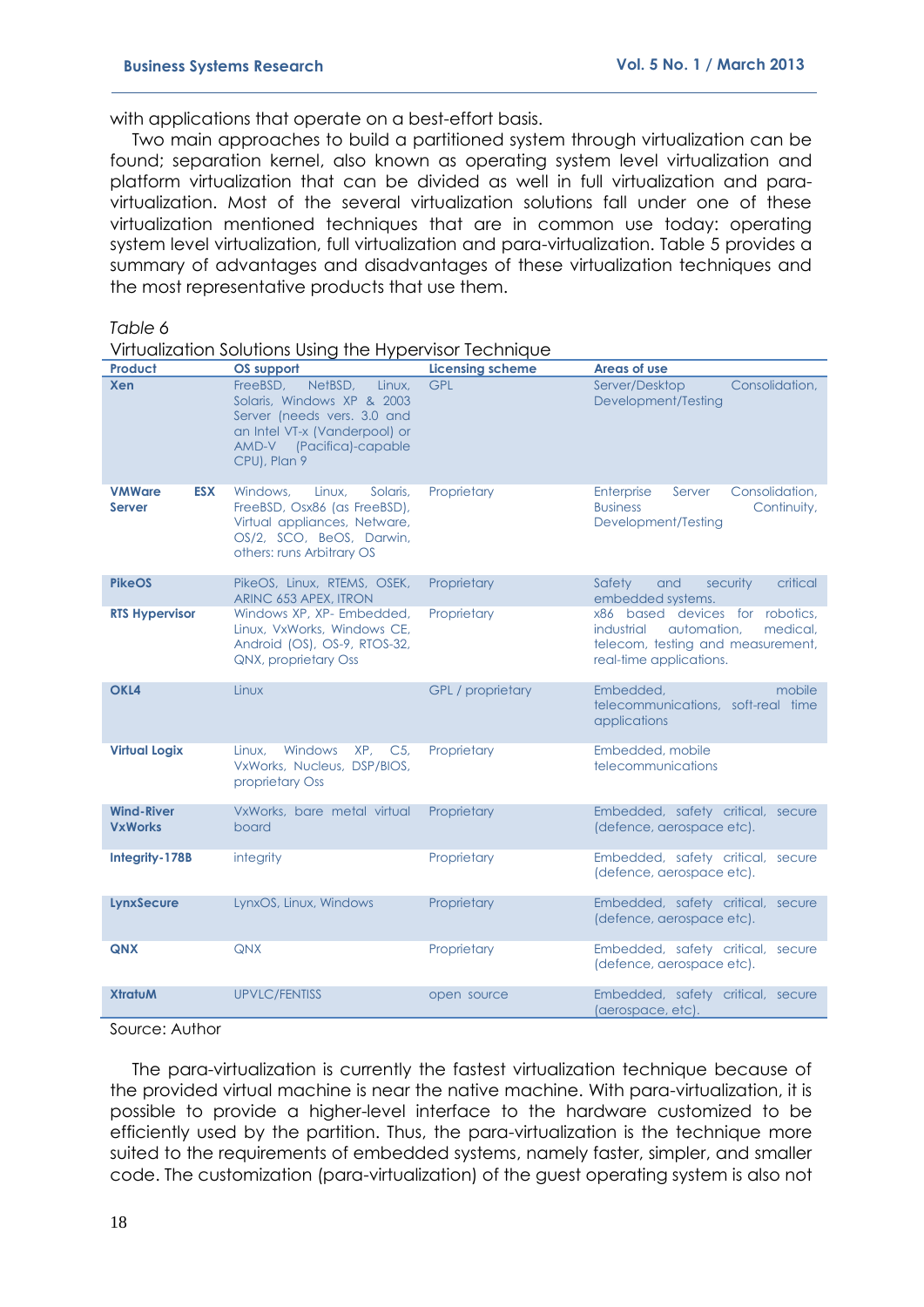a problem because the source code is available. Additionally, this technique does not call for special processor functionality that may increase the cost of the end product. In the use of para-virtualization techniques, the most common way of implementing virtualization is the use of hypervisors. Nevertheless, it is possible to find systems using the called microkernel. It is not fully clear and no consensus exist about which is the better solution for real-time embedded multicore systems, as we are talking about a very recent implemented technology. It is possible nowadays to find several solutions for embedded systems using para-virtualization, some based on microkernel and some in hypervisors: Xen, LynxSecure, PikeOS. Nevertheless, one of the drawbacks of the µkernels is the overhead introduced by the different layers of software. A most representative set of products that can be found is summarized in Table 6 (MODUS Project, 2012).

## **Conclusions**

MODUS provides a software solution that complements existing CASE tools, by allowing the effective interfacing with formal model verification engines and SystemC-based HW/SW co-simulation platforms, as well as the effective design performance-tuning and customisable source-code generation, respecting coding standards. As shown in this market overview, existing CASE tools present limitations in terms of supporting quality strategies as model verification, HW/SW co-simulation, performance optimisation and customisable source-code generation for embedded software development. On the other hand, there are indeed different stand-alone and specialised tools (e.g. model verification engines, HW/SW co-simulation platforms, etc.) that the industry has not adopted mainly due to the fact that these cannot interface to popular CASE tools (i.e. they do not support common formalisms).

The aforementioned problems are magnified when considering the needs and capabilities of SMEs active in the embedded systems sector, which have to cope with increasing market pressure and rapid changes in demand. Indeed, big embedded-system development companies may have the means to apply expensive SW quality approaches (TQM) and iterative quality/design/development cycles or even having the associated tools customised to their development practises and different customer requirements. Therefore, software quality practises are presenting a competitive challenge to small and medium sized organisations with limited budgets and resources as compared to large industrial players.

## **References**

- 1. Falk, H. Marwedel P. (2004). Source Code Optimization Techniques for Data Flow Dominated Embedded Software, Dordrecht: Kluwer Academic Publishers.
- 2. IDC (2012), "Final Study Report: Design of Future Embedded Systems (SMART 2009/0063)", available at: [http://cordis.europa.eu/fp7/ict/embedded-systems](http://cordis.europa.eu/fp7/ict/embedded-systems-engineering/documents/idc-study-final-report.pdf)[engineering/documents/idc-study-final-report.pdf](http://cordis.europa.eu/fp7/ict/embedded-systems-engineering/documents/idc-study-final-report.pdf) (1 April 2012).
- 3. Kebemou, A., Schieferdecker I. (2007), "Evaluating modeling solutions on their ability to support the partitioning of automotive embedded systems", in Mieso K. D. et al. (Eds.), Proceedings of the 2007 conference on Emerging direction in embedded and ubiquitous computing (EUC'07), Springer-Verlag, Berlin, Heidelberg, pp. 674-685.
- 4. MODUS Project (2012), State-of-the-art review and identification of technological requirements', Deliverable D2.1, Internal documenation